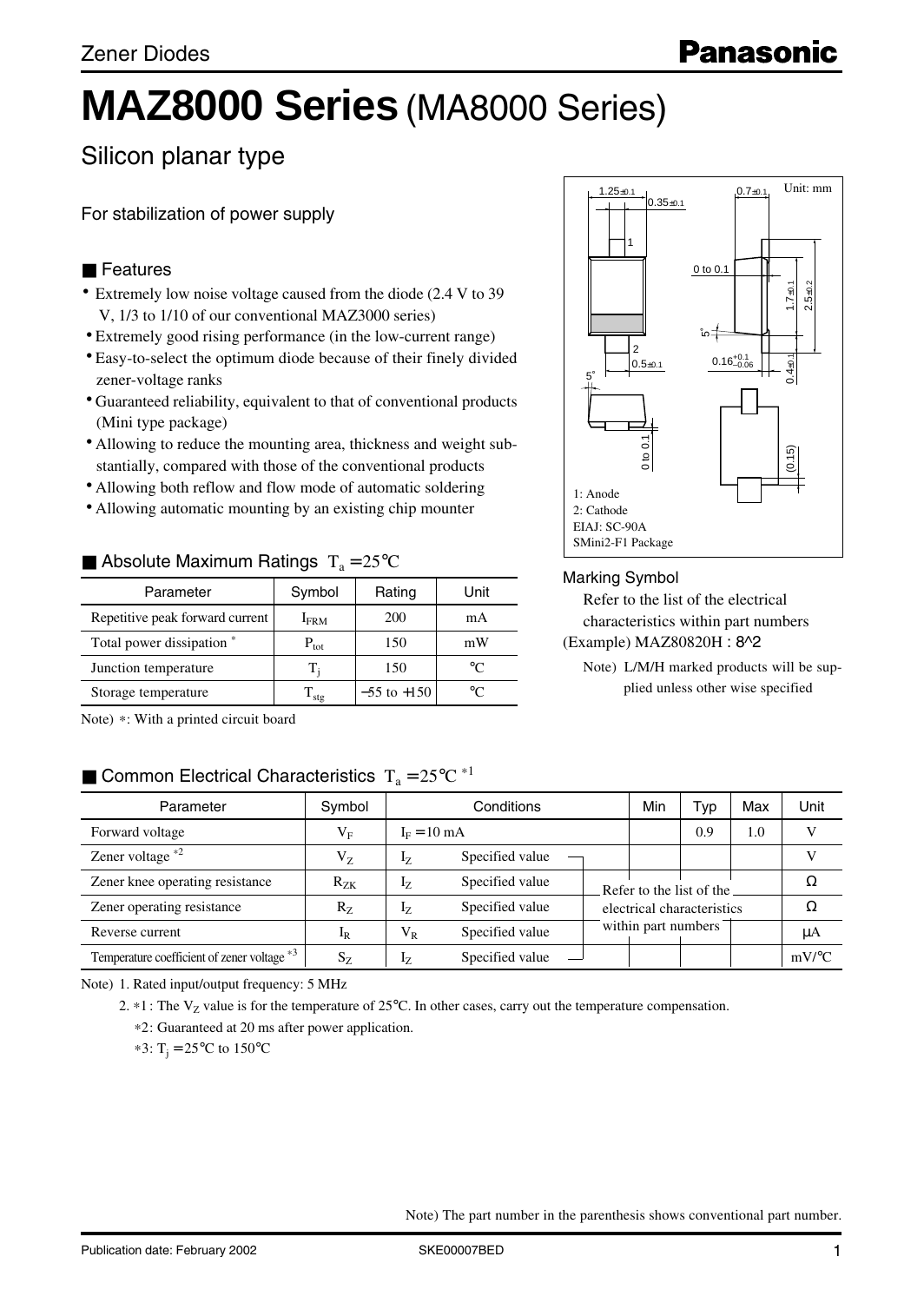# **Electrical characteristics within part numbers**  $T_a = 25^{\circ}C$

| Part number      | Zener voltage |           |          | Reverse<br>current |                  | Zener operating         | resistance        |                 | Temperature<br>coefficient of<br>zener voltage |                 | Marking       | Conventional    |                                  |                  |                  |                  |
|------------------|---------------|-----------|----------|--------------------|------------------|-------------------------|-------------------|-----------------|------------------------------------------------|-----------------|---------------|-----------------|----------------------------------|------------------|------------------|------------------|
|                  |               |           | $V_Z(V)$ |                    | $I_{\mathsf{R}}$ |                         | $R_{Z}$           |                 | $R_{ZK}$                                       |                 | $S_Z$ (mV/°C) |                 | symbol                           | products         |                  |                  |
|                  | <b>Min</b>    | Nom   Max |          | $I_{Z}$<br>(mA)    | $(\mu A)$<br>Max | $\overline{V_R}$<br>(V) | $(\Omega)$<br>Max | $I_{Z}$<br>(mA) | $(\Omega)$<br>Max                              | $I_{Z}$<br>(mA) | Typ           | $I_{Z}$<br>(mA) |                                  |                  |                  |                  |
| <b>MAZ8024</b>   | 2.28          | 2.40      | 2.60     | 5                  | 120              | 1.0                     | 100               | 5               |                                                |                 | $-1.6$        | 5               | 2.4                              | <b>MAZ3024</b>   |                  |                  |
| MAZ8027          | 2.50          | 2.70      | 2.90     |                    |                  |                         |                   |                 |                                                |                 |               |                 | 2 7or2^7                         | <b>MAZ3027</b>   |                  |                  |
| <b>MAZ80270L</b> | 2.50          | 2.60      | 2.75     | 5                  | 120              | 1.0                     | 110               | 5               |                                                |                 | $-2.0$        | 5               | 2 7                              | <b>MAZ30270L</b> |                  |                  |
| <b>MAZ80270H</b> | 2.65          | 2.80      | 2.90     |                    |                  |                         |                   |                 |                                                |                 |               |                 | 2 <sub>1</sub>                   | <b>MAZ30270H</b> |                  |                  |
| <b>MAZ8030</b>   | 2.80          | 3.00      | 3.20     |                    |                  |                         |                   |                 |                                                |                 |               |                 | 3 0or3^0                         | MAZ3030          |                  |                  |
| <b>MAZ80300L</b> | 2.80          | 2.90      | 3.05     | 5                  | 50               | 1.0                     | 120               | 5               |                                                |                 | $-2.1$        | 5               | $3_{-0}$                         | <b>MAZ30300L</b> |                  |                  |
| <b>MAZ80300H</b> | 2.95          | 3.10      | 3.20     |                    |                  |                         |                   |                 |                                                |                 |               |                 | $3^0$                            | <b>MAZ30300H</b> |                  |                  |
| MAZ8033          | 3.10          | 3.30      | 3.50     |                    |                  |                         |                   |                 |                                                |                 |               |                 | $3_{-}3$ or $3^{4}3$             | MAZ3033          |                  |                  |
| MAZ80330L        | 3.10          | 3.20      | 3.35     | 5                  | 20               | 1.0                     | 130               | 5               |                                                |                 | $-2.4$        | 5               | 3 <sub>1</sub>                   | <b>MAZ30330L</b> |                  |                  |
| <b>MAZ80330H</b> | 3.25          | 3.40      | 3.50     |                    |                  |                         |                   |                 |                                                |                 |               |                 | $3^{3}3$                         | <b>MAZ30330H</b> |                  |                  |
| MAZ8036          | 3.40          | 3.60      | 3.80     |                    |                  |                         |                   |                 |                                                |                 |               |                 | 3 6or3^6                         | <b>MAZ3036</b>   |                  |                  |
| <b>MAZ80360L</b> | 3.40          | 3.50      | 3.65     | 5                  | 10               | 1.0                     | 130               | 5               |                                                |                 | $-2.4$        | 5               | $3-6$                            | <b>MAZ30360L</b> |                  |                  |
| <b>MAZ80360H</b> | 3.55          | 3.70      | 3.80     |                    |                  |                         |                   |                 |                                                |                 |               |                 | $3^{6}$                          | <b>MAZ30360H</b> |                  |                  |
| MAZ8039          | 3.70          | 3.90      | 4.10     |                    |                  |                         |                   |                 |                                                |                 |               |                 | 3_9or3^9                         | MAZ3039          |                  |                  |
| <b>MAZ80390L</b> | 3.70          | 3.80      | 3.97     | 5                  | 10               | 1.0                     | 130               | 5               |                                                |                 | $-2.5$        | 5               | $3-9$                            | MAZ30390L        |                  |                  |
| <b>MAZ80390H</b> | 3.87          | 4.00      | 4.10     |                    |                  |                         |                   |                 |                                                |                 |               |                 | $3^{0}9$                         | MAZ30390H        |                  |                  |
| MAZ8043          | 4.00          | 4.30      | 4.60     |                    |                  |                         |                   |                 |                                                |                 |               |                 | 4 3or4-3or4^3                    | MAZ3043          |                  |                  |
| <b>MAZ80430L</b> | 4.03          | 4.10      | 4.26     | 5                  |                  |                         |                   |                 |                                                |                 |               |                 |                                  |                  | 43               | <b>MAZ30430L</b> |
| MAZ80430M        | 4.17          | 4.30      | 4.40     |                    | 10               | 1.0                     | 130               | 5               |                                                |                 | $-2.5$        | 5               | $4 - 3$                          | <b>MAZ30430M</b> |                  |                  |
| <b>MAZ80430H</b> | 4.31          | 4.40      | 4.54     |                    |                  |                         |                   |                 |                                                |                 |               |                 | $4^{\wedge}3$                    | MAZ30430H        |                  |                  |
| <b>MAZ8047</b>   | 4.40          | 4.70      | 5.00     | 5                  |                  |                         |                   |                 |                                                |                 |               |                 | 4_7or4-7or4^7                    | <b>MAZ3047</b>   |                  |                  |
| <b>MAZ80470L</b> | 4.45          | 4.60      | 4.69     |                    |                  |                         |                   |                 |                                                |                 |               |                 | 47                               | <b>MAZ30470L</b> |                  |                  |
| <b>MAZ80470M</b> | 4.59          | 4.70      | 4.83     |                    |                  | 2.0                     | 1.0               | 80              | 5                                              | 800             | 1.0           | $-1.4$          | 5                                | $4 - 7$          | <b>MAZ30470M</b> |                  |
| <b>MAZ80470H</b> | 4.74          | 4.90      | 4.99     |                    |                  |                         |                   |                 |                                                |                 |               |                 | 4 <sub>1</sub>                   | <b>MAZ30470H</b> |                  |                  |
| <b>MAZ8051</b>   | 4.80          | 5.10      | 5.40     |                    |                  |                         |                   |                 |                                                |                 |               |                 | $5\_1$ or $5-1$ or $5^{\wedge}1$ | MAZ3051          |                  |                  |
| <b>MAZ80510L</b> | 4.87          | 5.00      | 5.12     |                    | 1.0              | 2.0                     | 60                |                 |                                                | 1.0             | $-0.8$        |                 | $5_{-1}$                         | <b>MAZ30510L</b> |                  |                  |
| MAZ80510M        | 5.00          | 5.10      | 5.26     | 5                  |                  |                         |                   | 5               | 500                                            |                 |               | 5               | $5 - 1$                          | MAZ30510M        |                  |                  |
| <b>MAZ80510H</b> | 5.14          | 5.30      | 5.40     |                    |                  |                         |                   |                 |                                                |                 |               |                 | $5^{\wedge}1$                    | MAZ30510H        |                  |                  |
| <b>MAZ8056</b>   | 5.30          | 5.60      | 6.00     |                    |                  |                         |                   |                 |                                                |                 |               |                 | 5_6or5-6or5^6                    | <b>MAZ3056</b>   |                  |                  |
| <b>MAZ80560L</b> | 5.30          | 5.40      | 5.58     |                    | 0.5              | 2.5                     | 40                | 5               | 200                                            | 0.5             | 1.2           | 5               | $5\_6$                           | <b>MAZ30560L</b> |                  |                  |
| <b>MAZ80560M</b> | 5.48          | 5.60      | 5.76     | 5                  |                  |                         |                   |                 |                                                |                 |               |                 | $5 - 6$                          | <b>MAZ30560M</b> |                  |                  |
| <b>MAZ80560H</b> | 5.66          | 5.80      | 5.95     |                    |                  |                         |                   |                 |                                                |                 |               |                 | $5^{6}$                          | <b>MAZ30560H</b> |                  |                  |
| <b>MAZ8062</b>   | 5.80          | 6.20      | 6.60     |                    |                  |                         |                   | 5               |                                                |                 |               |                 | $6\_2$ or $6 - 2$ or $6^2$       | <b>MAZ3062</b>   |                  |                  |
| <b>MAZ80620L</b> | 5.85          | 6.00      | 6.15     |                    |                  |                         |                   |                 |                                                |                 | 2.3           | 5               | 62                               | <b>MAZ30620L</b> |                  |                  |
| <b>MAZ80620M</b> | 6.05          | 6.20      | 6.36     | 5                  | 0.2              | 4.0                     | 30                |                 | 100                                            | 0.5             |               |                 | $6 - 2$                          | <b>MAZ30620M</b> |                  |                  |
| <b>MAZ80620H</b> | 6.24          | 6.40      | 6.56     |                    |                  |                         |                   |                 |                                                |                 |               |                 | 6 <sup>2</sup>                   | MAZ30620H        |                  |                  |
| <b>MAZ8068</b>   | 6.40          | 6.80      | 7.20     |                    |                  |                         |                   |                 |                                                |                 |               |                 | 6 8or6-8or6^8                    | <b>MAZ3068</b>   |                  |                  |
| <b>MAZ80680L</b> | 6.44          | 6.60      | 6.77     |                    |                  |                         |                   |                 |                                                |                 |               |                 | $6^{8}$                          | <b>MAZ30680L</b> |                  |                  |
| <b>MAZ80680M</b> | 6.64          | 6.80      | 6.98     | 5                  | 0.1              | 4.0                     | 20                | 5               | 60                                             | 0.5             | 3.0           | 5               | $6 - 8$                          | <b>MAZ30680M</b> |                  |                  |
| MAZ80680H        | 6.85          | 7.00      | 7.20     |                    |                  |                         |                   |                 |                                                |                 |               |                 | $6^{\wedge}8$                    | <b>MAZ30680H</b> |                  |                  |
| MAZ8075          | 7.00          | 7.50      | 7.90     |                    |                  |                         |                   |                 |                                                |                 |               |                 | 7_5or7-5or7^5                    | <b>MAZ3075</b>   |                  |                  |
| <b>MAZ80750L</b> | 7.07          | 7.30      | 7.43     |                    |                  |                         |                   |                 |                                                |                 |               |                 | $7\_5$                           | <b>MAZ30750L</b> |                  |                  |
| <b>MAZ80750M</b> | 7.29          | 7.50      | 7.67     | 5                  | 0.1              | 5.0                     | 20                | 5               | 60                                             | 0.5             | 4.0           | 5               | $7 - 5$                          | <b>MAZ30750M</b> |                  |                  |
| <b>MAZ80750H</b> | 7.51          | 7.70      | 7.89     |                    |                  |                         |                   |                 |                                                |                 |               |                 | 7 <sub>5</sub>                   | <b>MAZ30750H</b> |                  |                  |
| <b>MAZ8082</b>   | 7.70          | 8.20      | 8.70     |                    |                  |                         |                   |                 |                                                |                 |               |                 | 8 2or8-2or8^2                    | <b>MAZ3082</b>   |                  |                  |
| <b>MAZ80820L</b> | 7.77          | 7.90      | 8.17     |                    |                  |                         |                   |                 |                                                |                 |               |                 | $8_{-2}$                         | <b>MAZ30820L</b> |                  |                  |
| <b>MAZ80820M</b> | 8.03          | 8.20      | 8.43     | 5                  | 0.1              | 5.0                     | 20                | 5               | 60                                             | 0.5             | 4.6           | 5               | $8 - 2$                          | <b>MAZ30820M</b> |                  |                  |
| MAZ80820H        | 8.29          | 8.50      | 8.70     |                    |                  |                         |                   |                 |                                                |                 |               |                 | $8^{\prime\prime}2$              | MAZ30820H        |                  |                  |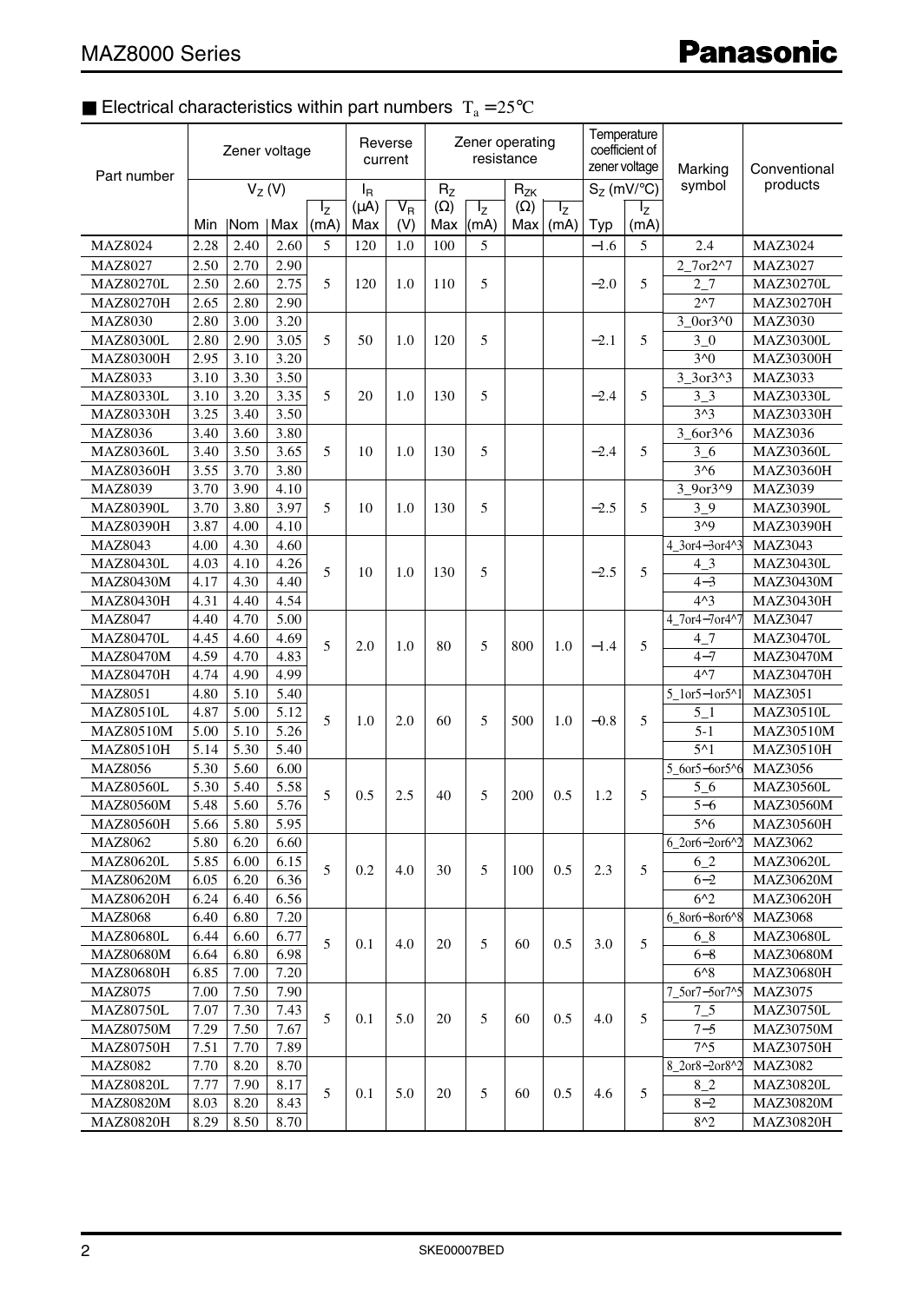# **Electrical characteristics within part numbers (continued)**  $T_a = 25^{\circ}C$

| Part number                        | Zener voltage |                       |               | Reverse<br>current |                |                  |                | Zener operating<br>resistance |            |         | Temperature<br>coefficient of<br>zener voltage | Marking        | Conventional   |                                    |
|------------------------------------|---------------|-----------------------|---------------|--------------------|----------------|------------------|----------------|-------------------------------|------------|---------|------------------------------------------------|----------------|----------------|------------------------------------|
|                                    |               |                       | $V_Z(V)$      |                    | l <sub>R</sub> |                  | R <sub>z</sub> |                               | $R_{ZK}$   |         |                                                | $S_Z$ (mV/°C)  | symbol         | products                           |
|                                    |               |                       |               | $I_{Z}$            | $(\mu A)$      | $\overline{V_R}$ | $(\Omega)$     | $I_{Z}$                       | $(\Omega)$ | $I_{Z}$ |                                                | $I_{Z}$        |                |                                    |
|                                    | Min           | Nom                   | Max           | (mA)               | Max            | (V)              | Max            | (mA)                          | Max        | (mA)    | Typ                                            | (mA)           |                |                                    |
| MAZ8091                            | 8.50          | 9.10                  | 9.60          |                    |                |                  |                |                               |            |         |                                                |                | 9 1or9-1or9^1  | MAZ3091                            |
| <b>MAZ80910L</b>                   | 8.58          | 8.80                  | 9.02          | 5                  | 0.1            | 6.0              | 20             | 5                             | 60         | 0.5     | 5.5                                            | 5              | 9 1            | MAZ30910L                          |
| <b>MAZ80910M</b>                   | 8.87          | 9.10                  | 9.33          |                    |                |                  |                |                               |            |         |                                                |                | $9 - 1$        | MAZ30910M                          |
| <b>MAZ80910H</b>                   | 9.14          | 9.40                  | 9.60          |                    |                |                  |                |                               |            |         |                                                |                | 9 <sub>1</sub> | <b>MAZ30910H</b>                   |
| <b>MAZ8100</b><br><b>MAZ81000L</b> | 9.40          | 10.00<br>9.70         | 10.60<br>9.92 |                    |                |                  |                |                               |            |         |                                                |                | 10_or10-or10^  | <b>MAZ3100</b><br><b>MAZ31000L</b> |
| <b>MAZ81000M</b>                   | 9.44<br>9.75  | 10.00                 | 10.25         | 5                  | 0.05           | 7.0              | 30             | 5                             | 60         | 0.5     | 6.4                                            | 5              | 10<br>$10 -$   | <b>MAZ31000M</b>                   |
| <b>MAZ81000H</b>                   | 10.07         | 10.30                 | 10.59         |                    |                |                  |                |                               |            |         |                                                |                | $10^{\circ}$   | <b>MAZ31000H</b>                   |
| <b>MAZ8110</b>                     | 10.40         | 11.00                 | 11.60         |                    |                |                  |                |                               |            |         |                                                |                | 11_or11-or11^  | MAZ3110                            |
| <b>MAZ81100L</b>                   | 10.40         | 10.70                 | 10.94         |                    |                |                  |                |                               |            |         |                                                |                | 11             | MAZ31100L                          |
| <b>MAZ81100M</b>                   | 10.73         | 11.00                 | 11.28         | 5                  | 0.05           | 8.0              | 30             | 5                             | 60         | 0.5     | 7.4                                            | 5              | $11 -$         | MAZ31100M                          |
| <b>MAZ81100H</b>                   |               | 11.05 11.30 11.60     |               |                    |                |                  |                |                               |            |         |                                                |                | $11^$          | MAZ31100H                          |
| <b>MAZ8120</b>                     | 11.40         | 12.00                 | 12.70         |                    |                |                  |                |                               |            |         |                                                |                | 12_or12-or12^  | MAZ3120                            |
| <b>MAZ81200L</b>                   | 11.40         |                       | 11.70 11.96   |                    |                |                  |                |                               |            |         |                                                |                | 12             | <b>MAZ31200L</b>                   |
| <b>MAZ81200M</b>                   | 11.73         | 12.00                 | 12.33         | 5                  | 0.05           | 9.0              | 30             | 5                             | 80         | 0.5     | 8.4                                            | 5              | $12 -$         | MAZ31200M                          |
| <b>MAZ81200H</b>                   |               | 12.06 12.30 12.68     |               |                    |                |                  |                |                               |            |         |                                                |                | $12^{\wedge}$  | MAZ31200H                          |
| MAZ8130                            | 12.40         | 13.00                 | 14.10         |                    |                |                  |                |                               |            |         |                                                |                | 13_o13-or13^   | <b>MAZ3130</b>                     |
| <b>MAZ81300L</b>                   |               | 12.40 12.70 12.99     |               | 5                  |                |                  | 35             | 5                             |            |         |                                                |                | 13             | <b>MAZ31300L</b>                   |
| <b>MAZ81300M</b>                   | 12.73         |                       | 13.00   13.40 |                    | 0.05           | 10.0             |                |                               | 80         | 0.5     | 9.4                                            | 5              | $13 -$         | MAZ31300M                          |
| <b>MAZ81300H</b>                   |               | 13.25   13.70   14.08 |               |                    |                |                  |                |                               |            |         |                                                |                | $13^$          | <b>MAZ31300H</b>                   |
| <b>MAZ81400M</b>                   | 13.65         | 14.00                 | 14.35         | 5                  | 0.05           | 10.0             | 40             | 5                             | 80         | 0.5     | 10.0                                           | 5              | $14-$          | MAZ31400M                          |
| <b>MAZ8150</b>                     | 13.90         | 15.00                 | 15.60         |                    |                |                  |                |                               |            |         |                                                |                | 15_or15-or15^  | MAZ3150                            |
| <b>MAZ81500L</b>                   | 13.90         |                       | 14.30 14.76   |                    |                | 11.0             |                |                               |            |         | 11.4                                           |                | 15             | MAZ31500L                          |
| <b>MAZ81500M</b>                   | 14.60         | 15.00                 | 15.35         | 5                  | 0.05           |                  | 40             | 5                             | 80         | 0.5     |                                                | 5              | $15 -$         | <b>MAZ31500M</b>                   |
| MAZ81500H                          | 14.95         |                       | 15.30 15.60   |                    |                |                  |                |                               |            |         |                                                |                | $15^{\wedge}$  | MAZ31500H                          |
| <b>MAZ8160</b>                     | 15.30         | 16.00                 | 17.10         |                    |                |                  |                |                               |            |         |                                                |                | 16_or16-or16^  | <b>MAZ3160</b>                     |
| <b>MAZ81600L</b>                   | 15.30         | 15.70                 | 16.09         | 5                  |                | 12.0             | 50             |                               |            | 0.5     | 12.4                                           |                | 16             | <b>MAZ31600L</b>                   |
| <b>MAZ81600M</b>                   | 15.70         | 16.00                 | 16.50         |                    | 0.05           |                  |                | 5                             | 80         |         |                                                | 5              | $16-$          | MAZ31600M                          |
| MAZ81600H                          | 16.26         | 16.70                 | 17.10         |                    |                |                  |                |                               |            |         |                                                |                | $16^$          | MAZ31600H                          |
| <b>MAZ8180</b>                     | 16.90         | 18.00                 | 19.10         |                    |                |                  |                |                               |            |         |                                                |                | 18_or18-or18^  | <b>MAZ3180</b>                     |
| <b>MAZ81800L</b>                   | 16.90         |                       | 17.30 17.76   |                    |                | 13.0             | 60             | 5                             |            | 0.5     | 14.4                                           | 5              | 18             | <b>MAZ31800L</b>                   |
| <b>MAZ81800M</b>                   | 17.55         | 18.00                 | 18.45         | 5                  | 0.05           |                  |                |                               | 80         |         |                                                |                | $18-$          | MAZ31800M                          |
| <b>MAZ81800H</b>                   | 18.20         | 18.70                 | 19.10         |                    |                |                  |                |                               |            |         |                                                |                | $18^{\wedge}$  | <b>MAZ31800H</b>                   |
| <b>MAZ8200</b>                     |               | 18.80 20.00 21.20     |               |                    |                |                  |                |                               |            |         |                                                |                | 20 or20-or20^  | <b>MAZ3200</b>                     |
| <b>MAZ82000L</b>                   |               | 18.85   19.30   19.81 |               |                    |                |                  |                | 5                             |            |         | 16.4                                           | 5              | 20             | <b>MAZ32000L</b>                   |
| <b>MAZ82000M</b>                   | 19.50         | 20.00                 | 20.50         | 5                  | 0.05           | 15.0             | 80             |                               | 100        | 0.5     |                                                |                | $20 -$         | <b>MAZ32000M</b>                   |
| <b>MAZ82000H</b>                   |               | 20.15 20.70 21.19     |               |                    |                |                  |                |                               |            |         |                                                |                | $20^{\circ}$   | <b>MAZ32000H</b>                   |
| <b>MAZ8220</b>                     |               | 20.80 22.00 23.30     |               |                    |                |                  |                |                               |            |         |                                                |                | 22_or22-or22^  | <b>MAZ3220</b>                     |
| <b>MAZ82200L</b>                   |               | 20.80 21.30 21.86     |               | 5                  |                |                  |                |                               |            |         |                                                |                | 22             | <b>MAZ32200L</b>                   |
| <b>MAZ82200M</b>                   |               | 21.45 22.00 22.55     |               |                    | 0.05           | 17.0             | 80             | 5                             | 100        | 0.5     | 18.4                                           | 5              | $22 -$         | <b>MAZ32200M</b>                   |
| MAZ82200H                          |               | 22.10 22.70 23.24     |               |                    |                |                  |                |                               |            |         |                                                |                | $22^{\wedge}$  | <b>MAZ32200H</b>                   |
| <b>MAZ8240</b>                     |               | 22.80 24.00 25.60     |               |                    |                |                  |                |                               |            |         |                                                |                | 24_or24-or24^  | <b>MAZ3240</b>                     |
| <b>MAZ82400L</b>                   |               | 22.80 23.30 23.97     |               |                    |                |                  |                |                               |            |         |                                                |                | 24             | <b>MAZ32400L</b>                   |
| MAZ82400M                          |               | 23.50 24.00 24.70     |               | 5                  | 0.05           | 19.0             | 100            | 5                             | 120        | 0.5     | 20.4                                           | 5              | $24 -$         | <b>MAZ32400M</b>                   |
| MAZ82400H                          |               | 24.35 25.00 25.60     |               |                    |                |                  |                |                               |            |         |                                                |                | $24^$          | <b>MAZ32400H</b>                   |
| <b>MAZ8270</b>                     |               | 25.10 27.00 28.90     |               |                    |                |                  |                |                               |            |         |                                                |                | 27_or27-or27^  | MAZ3270                            |
| <b>MAZ82700L</b>                   |               | 25.30 26.00 26.70     |               | $\overline{c}$     |                |                  |                |                               |            |         |                                                |                | $27_{-}$       | <b>MAZ32700L</b>                   |
| MAZ82700M                          |               | 26.30 27.00 27.70     |               |                    | 0.05           | 21.0             | 120            | 2                             | 120        | 0.5     | 23.4                                           | $\mathfrak{2}$ | $27 -$         | MAZ32700M                          |
| <b>MAZ82700H</b>                   |               | 27.30 28.00 28.70     |               |                    |                |                  |                |                               |            |         |                                                |                | $27^$          | <b>MAZ32700H</b>                   |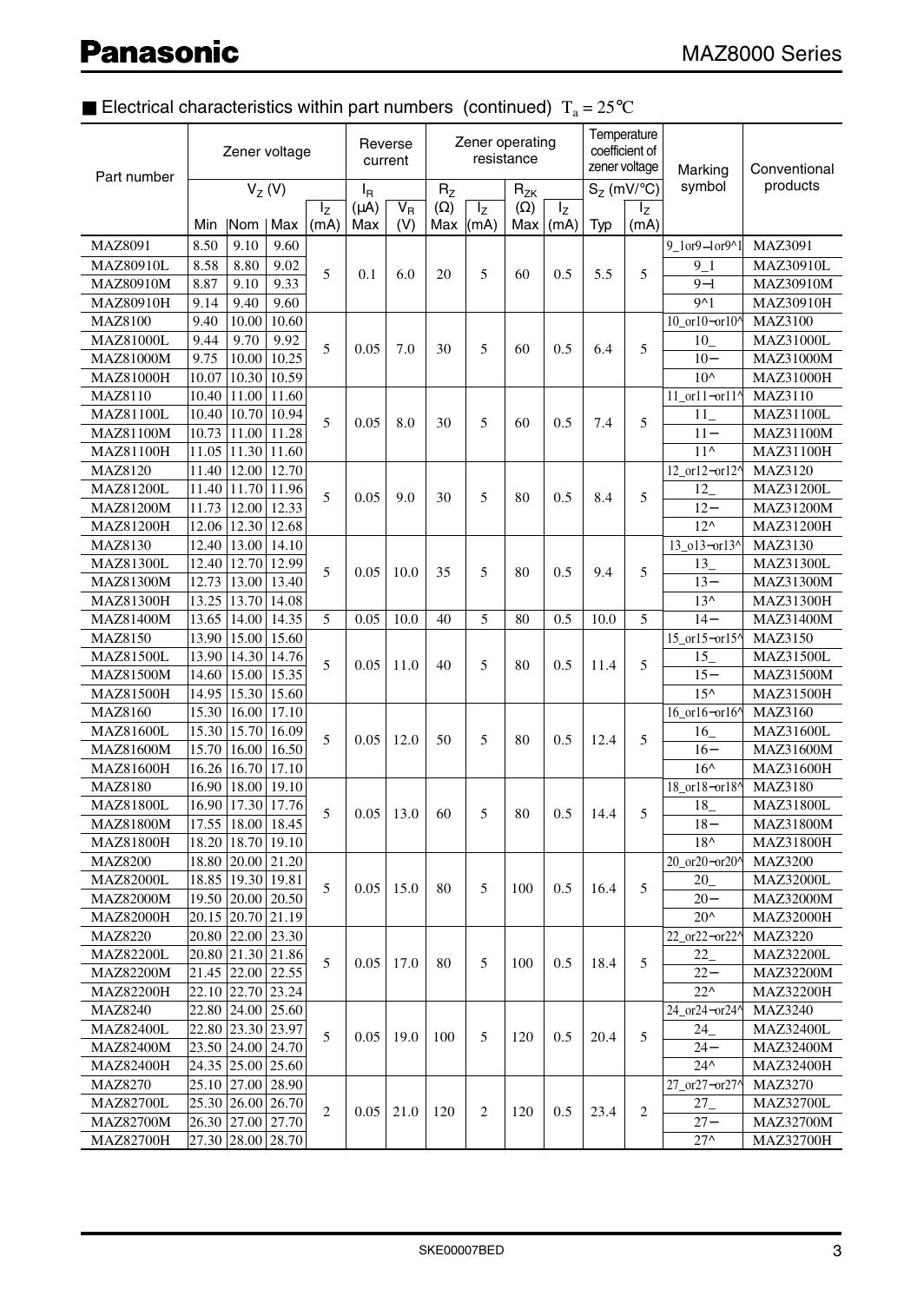| Part number      |     |                | Zener voltage     |                |                      | Reverse<br>current |             | Operating resistance |                       |            | Temperature<br>coefficient of<br>zener voltage |                           | Marking                                      | Conventional     |
|------------------|-----|----------------|-------------------|----------------|----------------------|--------------------|-------------|----------------------|-----------------------|------------|------------------------------------------------|---------------------------|----------------------------------------------|------------------|
|                  |     | $V_7(V)$       |                   |                |                      | ΙŖ                 |             | R <sub>7</sub>       |                       | $R_{ZK}$   |                                                | $S_7$ (mV/ $\mathrm{C}$ ) | symbol                                       | products         |
|                  |     |                |                   | $I_{Z}$        | $V_{B}$<br>$(\mu A)$ |                    | $(\Omega)$  | $I_z$                | $(\Omega)$<br>$I_{Z}$ |            | $I_{Z}$                                        |                           |                                              |                  |
|                  | Min | $\mathsf{Nom}$ | Max               | (mA)           | Max                  | (V)                | Max $ (mA)$ |                      |                       | Max   (mA) | Typ                                            | (mA)                      |                                              |                  |
| <b>MAZ8300</b>   |     | 28.00 30.00    | 32.00             |                |                      |                    |             |                      |                       |            |                                                |                           | 30 or 30-or 30 <sup><math>\circ</math></sup> | <b>MAZ3300</b>   |
| <b>MAZ83000L</b> |     | 28.30 29.00    | 29.70             | $\overline{2}$ | 0.05                 | 23.0               | 160         | $\overline{2}$       | 160                   | 0.5        | 26.6                                           | $\overline{c}$            | 30                                           | <b>MAZ33000L</b> |
| <b>MAZ83000M</b> |     | 29.30 30.00    | 30.80             |                |                      |                    |             |                      |                       |            |                                                |                           | $30 -$                                       | <b>MAZ33000M</b> |
| <b>MAZ83000H</b> |     |                | 30.20 31.00 31.80 |                |                      |                    |             |                      |                       |            |                                                |                           | $30^$                                        | <b>MAZ33000H</b> |
| MAZ8330          |     | 31.00 33.00    | 35.00             | $\mathfrak{D}$ | 0.05                 | 25.0               | 200         | $\mathfrak{2}$       | 200                   | 0.5        | 29.7                                           |                           | 33_or33-or33^                                | <b>MAZ3330</b>   |
| <b>MAZ83300L</b> |     | 31.20 32.00    | 32.80             |                |                      |                    |             |                      |                       |            |                                                | $\overline{c}$            | $33_{-}$                                     | <b>MAZ33300L</b> |
| <b>MAZ83300M</b> |     | 32.20 33.00    | 33.80             |                |                      |                    |             |                      |                       |            |                                                |                           | $33 -$                                       | <b>MAZ33300M</b> |
| <b>MAZ83300H</b> |     | 33.20 34.00    | 34.90             |                |                      |                    |             |                      |                       |            |                                                |                           | $33^$                                        | <b>MAZ33300H</b> |
| <b>MAZ8360</b>   |     | 34.00 36.00    | 38.00             |                |                      |                    | 250         | 2                    | 250                   | 0.5        | 33.0                                           | $\overline{c}$            | 36 or 36-or 36 <sup><math>\land</math></sup> | <b>MAZ3360</b>   |
| <b>MAZ83600L</b> |     |                | 34.10 35.00 35.90 | $\mathfrak{D}$ | 0.05                 | 27.0               |             |                      |                       |            |                                                |                           | $36_{-}$                                     | <b>MAZ33600L</b> |
| <b>MAZ83600M</b> |     | 35.10 36.00    | 36.90             |                |                      |                    |             |                      |                       |            |                                                |                           | $36-$                                        | <b>MAZ33600M</b> |
| MAZ83600H        |     | 36.10 37.00    | 37.90             |                |                      |                    |             |                      |                       |            |                                                |                           | $36^$                                        | <b>MAZ33600H</b> |
| <b>MAZ8390</b>   |     | 37.00 39.00    | 41.00             |                |                      |                    |             |                      |                       |            |                                                |                           | 39_or39-or39^                                |                  |
| <b>MAZ83900L</b> |     | 37.10 38.00    | 39.00             | $\overline{c}$ | 0.05                 | 30.0               | 300         | $\overline{2}$       | 300                   | 0.5        | 35.6                                           | $\overline{c}$            | $39_$                                        |                  |
| <b>MAZ83900M</b> |     | 38.00 39.00    | 40.00             |                |                      |                    |             |                      |                       |            |                                                |                           | $39 -$                                       |                  |
| <b>MAZ83900H</b> |     |                | 39.00 40.00 41.00 |                |                      |                    |             |                      |                       |            |                                                |                           | $39^$                                        |                  |

# **Electrical characteristics within part numbers (continued)**  $T_a = 25^{\circ}C$

Note) 1. The  $V_Z$  value is the one after power application for 20 ms at  $T_a = 25^{\circ}C$ .

2. The zener voltage temperature coefficient is the one for  $T_j = 25^{\circ}C$  to 150°C.

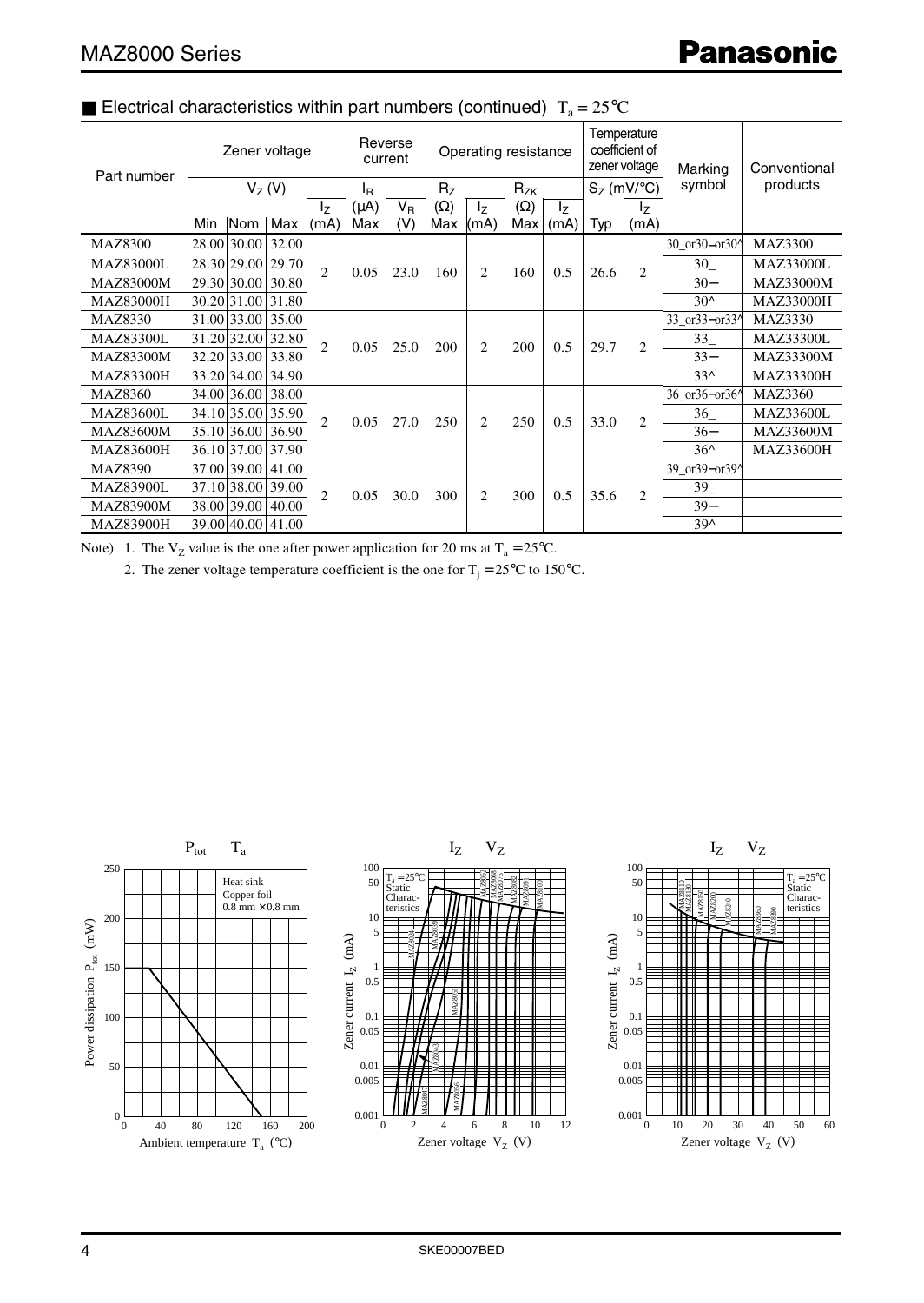